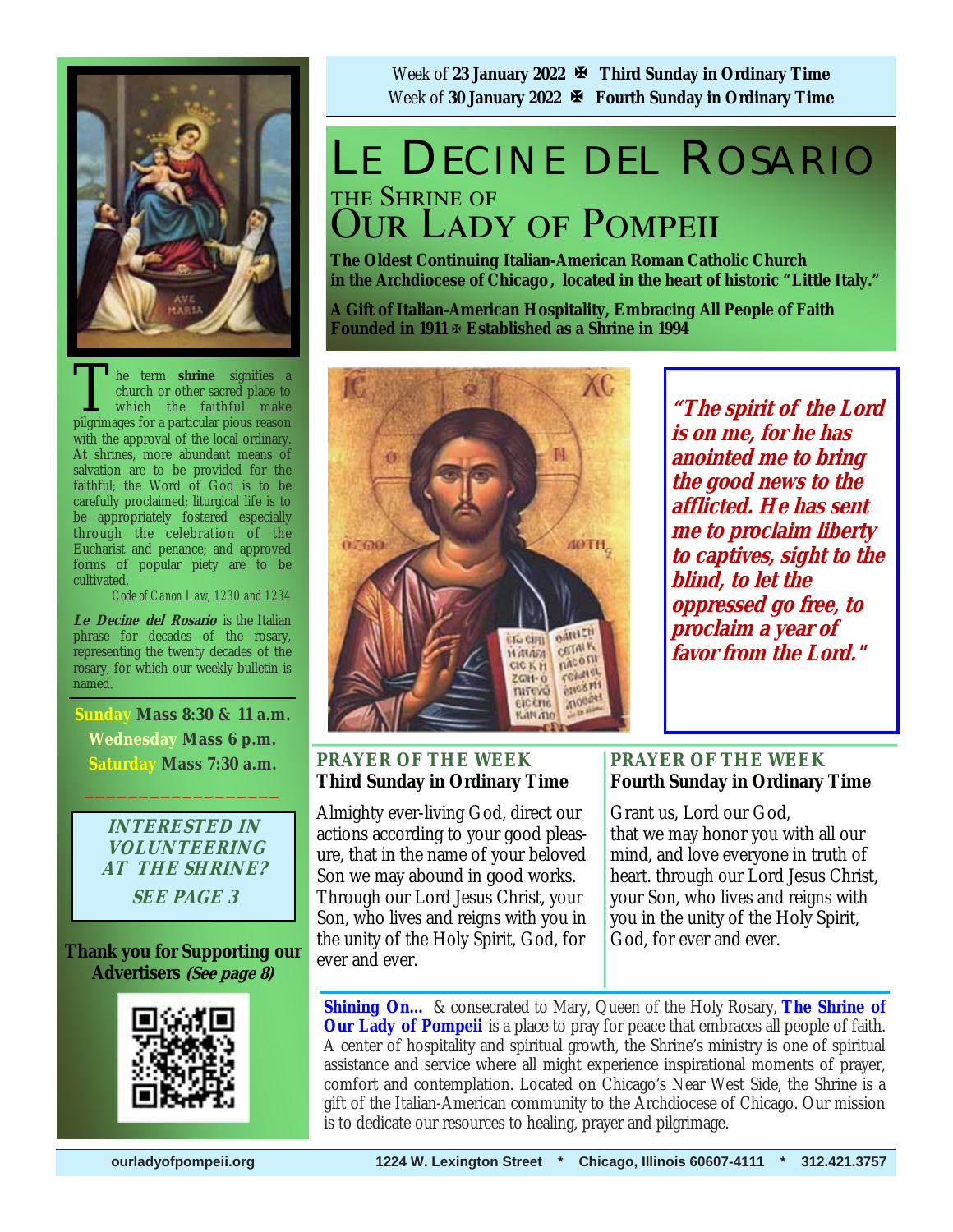#### **READINGS FOR JANUARY 23:**

**First Reading** — Ezra read from the book of the law of God to the assembled people. They understood and accepted the law (Nehemiah 8:2-4a, 5-6, 8-10).

**Psalm** — Your words, Lord, are Spirit and life (Psalm 19).

**Second Reading** — As the body with its many parts is still one body, so it is with Christ

(1 Corinthians 12:12-30 [12-14, 27]).

**Gospel** — While attending worship in the Nazarean synagogue, Jesus reads from the prophet Isaiah and declares himself to be the fulfillment of the prophecy (Luke 1:1-4; 4:14-21).

#### **READINGS FOR THE WEEK OF JANUARY 23:**

| Monday:                    | Tuesday:      | Wednesday:           | Thursday:                | Friday:                 | Saturday:                 |
|----------------------------|---------------|----------------------|--------------------------|-------------------------|---------------------------|
| $2 \text{ Sm } 5:1-7, 10;$ | Acts22:3-16   | $2$ Tm 1:1-18 or     | $2$ Sm $7:18-19$ ,       | 2 Sm 11: 1-4a.          | $2 \text{ Sm } 12:1-7a$ , |
| Ps 89:20-22,               | Or $9:1-22$ ; | Ti 1:1-5:            | $24 - 29:$               | 5-10a, 13-17            | $10-17$ :                 |
| 25, 26;                    | Ps17:1bc, 2;  | $Ps 89:4-5, 27-30$ ; | Ps $132:1-5$ , $11-14$ ; | Ps $51:3-7$ , $10-11$ ; | $Ps\ 51:12-17$            |
| Mk 3:22-30                 | Mk 16:15-18   | Mk 4:1-20            | Mk 4:21-25               | Mk 4:26-34              | Mk 4:35-41                |

### **READINGS FOR JANUARY 30:**

**First Reading** — God appoints Jeremiah as prophet to the nations (Jeremiah 1:4-5, 17-19).

**Psalm** — I will sing of your salvation (Psalm 71).

**Second Reading** — Love with its many facets is the most important of the virtues

(1 Corinthians 12:31—13:13 [13:4-13]).

**Gospel** — When Jesus claims his salvific mission is for all people, not just the Jews, he is expelled by the enraged members of the Nazarean synagogue. (Luke 4:21-30).

#### **READINGS FOR THE WEEK OF JANUARY 30:**

| Monday:<br>$2 \text{ Sm } 15:13-14: 2 \text{ Sm } 18:9-10:$<br>$30, 16:5-13$ ;<br>$Ps 3:2-7$ ; | Tuesday:<br>14b, 24-25a, 30<br>19:3: | Wednesday:<br>Mal $3:1-4$ :<br>$Ps 24:7-10:$<br>Heb $2:14-18$ : | Thursday:<br>1 Kgs 2:1-4,<br>$10-22$ :<br>1 Chr $29:10-12$ ; | Friday:<br>Sir $47:2-11$ ;<br>Ps 18:31, 47,<br>50.51: | Saturday:<br>1 Kgs $3:4-13$ ;<br>Ps $119:9-14$ ;<br>Mk 6:30-34 |
|------------------------------------------------------------------------------------------------|--------------------------------------|-----------------------------------------------------------------|--------------------------------------------------------------|-------------------------------------------------------|----------------------------------------------------------------|
| Mk 5:1-20                                                                                      | $Ps 86:1-6:$                         | Lk 2:22-40                                                      | Mk 6:7-13                                                    | Mk $6:14-29$                                          |                                                                |

### **MASS IN REMEMBRANCE FOR JANUARY 23 & 30:**

Philip Bartolotta Gilda & Tommy Bartuch Diana Bifero Francesca Perillo Camelo Romana & Angelo Caputo Giovanni Cesario Phyllis Marnell Coleman Deceased members of the Colosimo family Giancarlo, Carmella, Ron & Judith Ann Consalvo Suzanne Dalesandro Oscar O. D'Angelo Marie Davino Theresa Davis

Carmie (Shoes) De Laurentis Joseph & Theresa Di Buono Salvatore & Marie Di Buono Toni & Jimmy Di Fiore Debra Ferrante DeGrasse Nello, Marilyn & Salvatore Ferrara Donald F. Flynn Vincent Gemino Angela Grespan Sam, Rose & Clara Guardino

John Howard Clara Laino Anthony & Antonette "Babe" Lanzito Midge & Patsy Mancini Cynthia Marano Elaine Mc Caffrey Thomas "TJ" Mc Caffrey Josephine Meden Jeanine Navigato Mr. & Mrs. Jack Panico Provenzano Family Ernesto Ponticiello Frank Rappa Bernard & Dorcas Roman

Laura Roman Emily Russo Daniel Sirridge Rudolph "Rudy" Tarantino Jimmy Tavolino Jr. Jesse Van Camp Philip L. White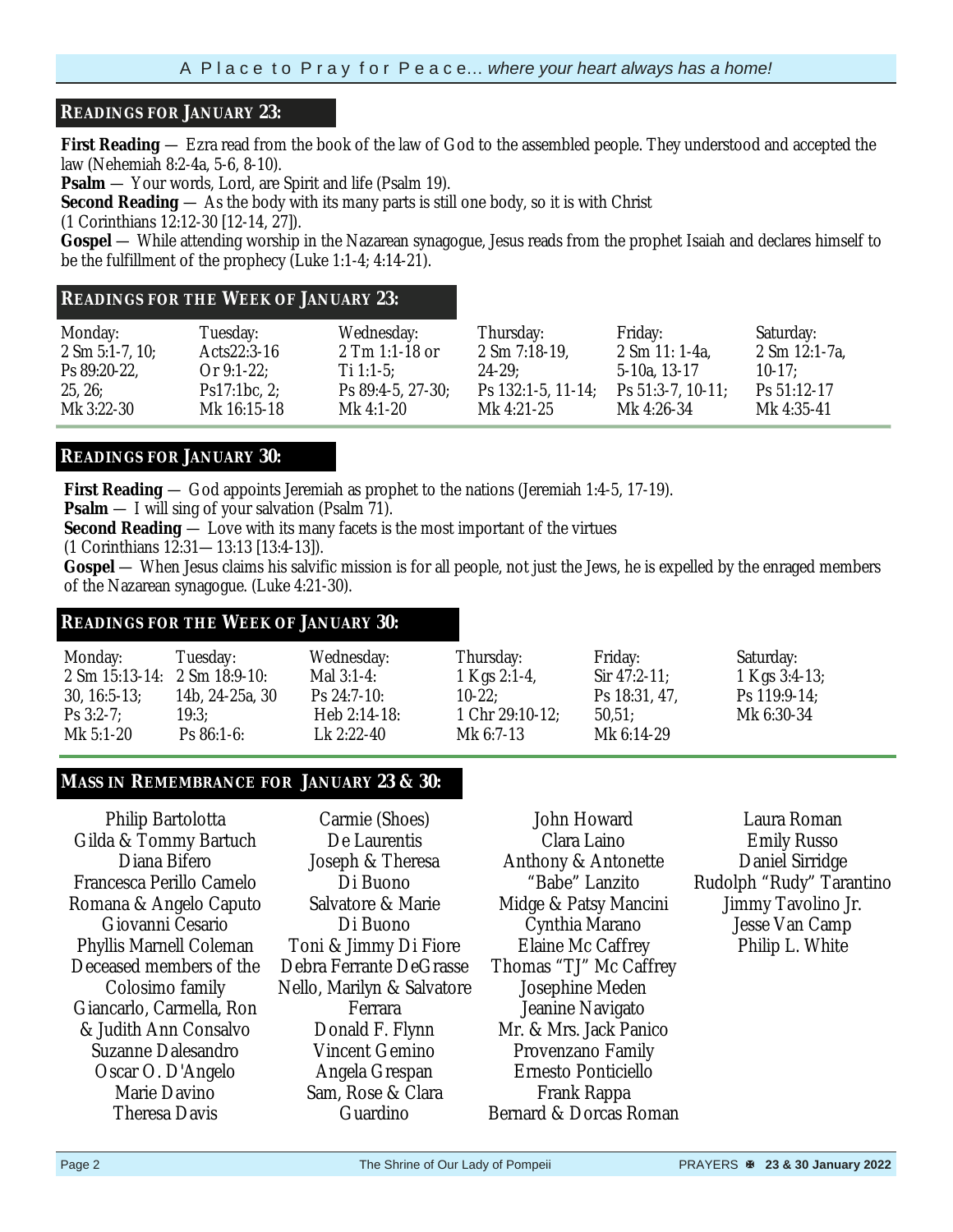#### **PRAYERFUL INTENTIONS FOR JANUARY 23 & 30:**

#### **PLEASE NOTE: Names submitted for PRAYERFUL INTENTIONS** will remain listed for 4 weeks.

Special Intentions of Baroud Family Esther Bartolotta Peachie Basile Rachel Bishop Debbie Brunetti Eleanore Camardo Ann Canada Capitanini Family / Italian Village Capuano Family Mrs. Linda Caputo Carlina Castilla Rosemary Chachula & Family Bea Cunningham Barry Dalesandro Michael D'Alexander

Mary Jo Davidson Georgianna De Mory Gail De Mory & Family Yvonne De Mory & Family Annamarie Di Buono Di Nunzio & Melone Families Fr. Dan Fallon Anthony, Lucy & Josephine Fiore Fr. Mike Gabriel Joan Galullo Colleen Grant Craig Grant Eileen Knight Cathy La Rocco Denna Laing Carl Liture

Niece of Molly & Leonard Lobo Anita Lopez Paul Lutton Grace Macaluso Marco Zoe Mendez Ken Mercury Amber Miller Andy Montano Carmella Morris Sam Mosillami Mary Murray Mase & Laverne Narcissi Patricia Newmann Albertina Novotny Jim Purgatorio Phyllis Reda

Angela Rinaldi Denise Rodriguez John Savino Barbara Schifler Nancy Screiber Jeannine Valentino Renee Van Camp Leonarda Vaniglia Jamie & Nicholas Vayda Tango Vera Marie & Jerry Wattenberg & Family Alice Weiner Cpt. David Weir Souls in Purgatory



**FEAST OF ST. BLAISE BLESSING OF THROATS SUNDAY, JANUARY 30** 

## **VOLUNTEERS ARE ALWAYS NEEDED AT THE SHRINE!**

There are many pieces that make the Shrine a place where your heart always has a home! Volunteers are an essential part of our ministries, many of which could not function without them.

 Our Auxiliary is heavily involved with events both on and off site, and its purpose is to support the Shrine as needed. Additionally, funds raised through Auxiliary events are used to purchase items such as fans for the church, blinds for the hall and too many others to list.

There are opportunities outside the Auxiliary with other ministries, as well, such as volunteering at masses as a reader, greeter and usher.

 If you are interested in joining our mission to help sustain this wonderful church and its community, please call the Shrine at **312.421.3757** or send an email to **cgrant@ourladyofpompeii.org.**

There are opportunities outside the Auxiliary with other ministries, as well, such as volunteering at masses as a reader, greeter and usher.

## **Thank you for all the ways in which you support the Shrine!**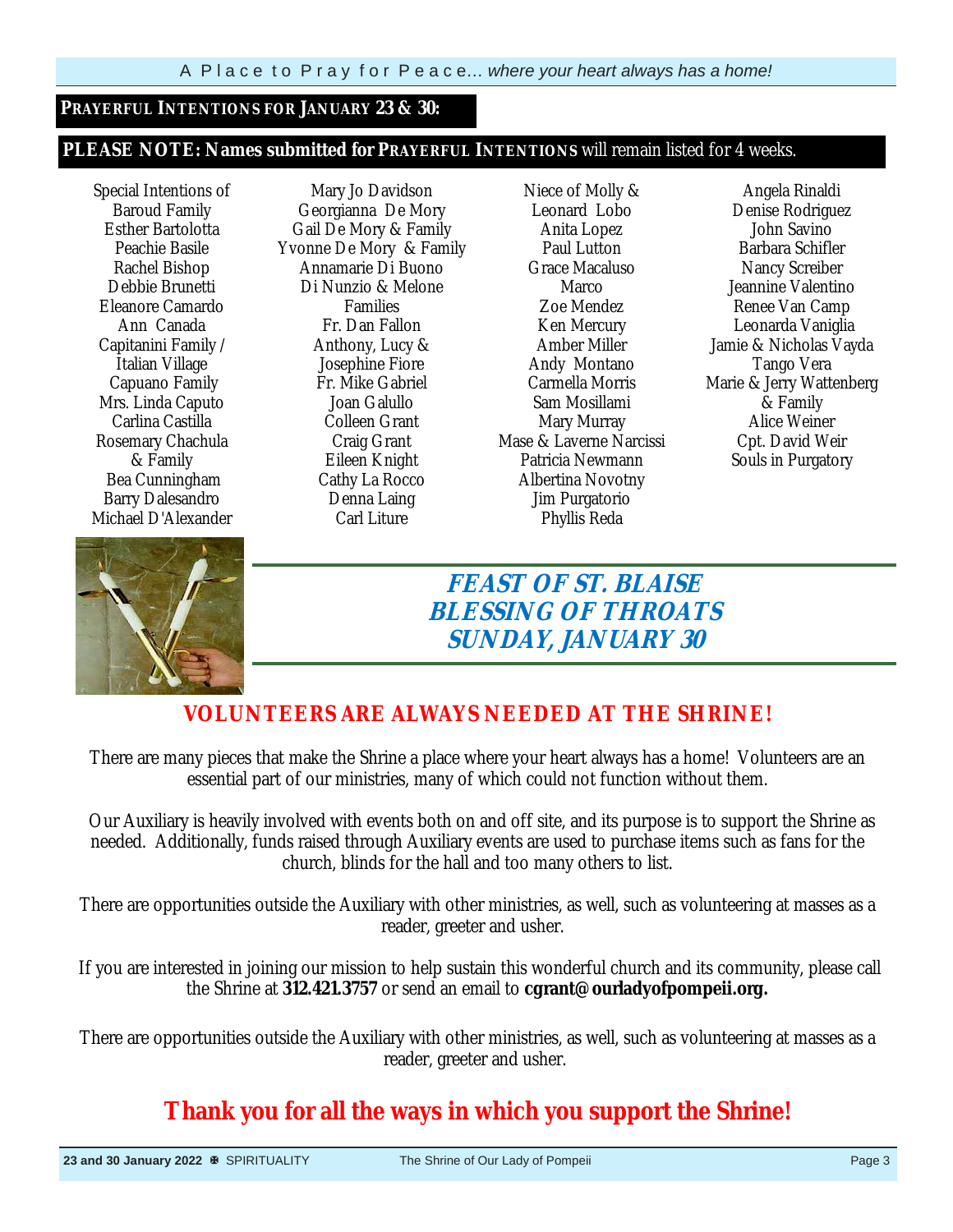## **For items on this page**, visit **ourladyofpompeii.org** and select the tab, **"Donate."**

## **Ways to Remember or Honor Loved Ones**

1. Consider joining the **Perpetual Light Society** in memory of deceased family and friends. For a

donation of \$100.00, your loved one is **remembered for a year** & their **name is printed** in the **Bulletin** the **first Sunday** of **every month**. Call the Shrine for details **312.421.3757.** 

**2.** The **Ritual of Lighting a Candle** now allows you to place special intentions in the sanctuary, in a new touch-less way. Candles for Intentions and Memorials received by Friday, 3:00 p.m., will be lit before the 8:30 a.m. Sunday Mass and will be included as part of the "Prayers of the Faithful" Intercessions. Your candle will remain lit in the Shrine's sanctuary for approximately 5 to 7 days. Please visit the website in yellow box above, to make your donation and offer your intention. \$5 minimum donation per candle.

**3. Memorial Gifts** in Honor or in Memory of a loved one, living or deceased (\$25.00 minimum donation).



## **ELUSIVE HAPPINESS**

*Happiness will never be ours if we do not recognize to some degree that God's blessings were* given us for the well-being of all.

## **WINTER WARMTH**

One kind word can warm three winter months.

## **SUNDAY OFFERING ENVELOPES FOR 2022 HAVE BEEN DISTRIBUTED.**

# **IF YOU HAVE NOT RECEIVED YOURS OR WISH TO RECEIVE WEEKLY ENVELOPES, PLEASE CALL THE SHRINE AT 312.427.3757**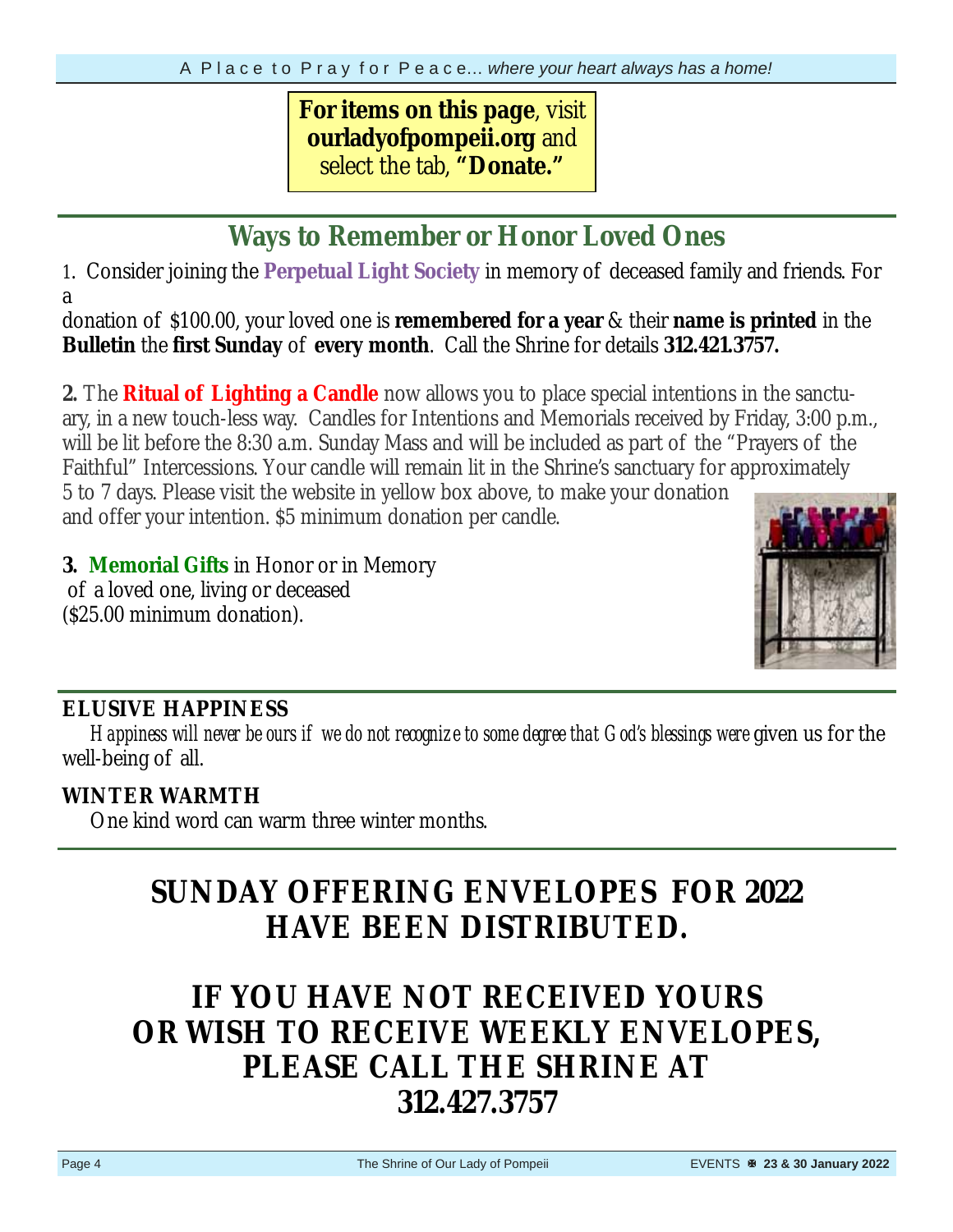

## **Garden of Remembrance: Engraved Memorial Pavers Memorial Engraved Pavers PHASE 5!**

Each 4"x8" brick costs \$250.00, customizable with up to 3 lines with 20 spaces each.

### **Order Information:**

| Name:       |             |  |
|-------------|-------------|--|
| Address:    |             |  |
| Cell Phone: | Home Phone: |  |
| Email:      |             |  |

### Brick Size 4"x8" - PLEASE ENTER YOUR TEXT IN THE TABLE BELOW:

|          |                | $1\quad 2$ | 3 | 4 | 5               | 6 | 7 | 8                          | 9             | 10 | 11 | 12 | 13 | 14 | 15 | 16 | 17 | 18 | 19 | 20 |
|----------|----------------|------------|---|---|-----------------|---|---|----------------------------|---------------|----|----|----|----|----|----|----|----|----|----|----|
| Line 1   |                |            |   |   |                 |   |   |                            |               |    |    |    |    |    |    |    |    | ٠  |    |    |
| Line 2   |                |            |   |   |                 |   |   |                            |               |    |    |    |    |    |    |    |    |    |    |    |
| Line 3   |                |            |   |   |                 |   |   |                            |               |    |    |    |    |    |    |    |    |    |    |    |
| Example: |                |            |   |   |                 |   |   |                            | $\mathcal{F}$ |    |    |    |    |    |    |    |    |    |    |    |
|          | 1              | 2          | 3 | 4 | $5\overline{5}$ | 6 | 7 | $\boldsymbol{8}^{\bullet}$ | 9             | 10 | 11 | 12 | 13 | 14 | 15 | 16 | 17 | 18 | 19 | 20 |
| Line 1   | $\overline{2}$ | 0          |   | S | P               | A | С | E                          | S             |    | M  | A  | X  |    | М  | U  | M  |    |    |    |
| Line 2   | C              | H          | A | R | A               | C | Т | E                          | R             | S  |    | 0  | N  |    | E  | A  | C  | н  |    |    |
| Line 3   |                |            | N | E |                 | О | N |                            | A             |    | 4  | X  | 8  |    | B  | R  |    | c  | K  |    |

Each 4"x8" paver costs %250. Please use the form above and proof your information, as inaccurate or unreadable info provided by you will result in an additional \$100 charge to replace the paver. Please complete one form per brick. Checks payable to "The Shrine of Our Lady of Pompeii" with accompanying form should be submitted to Marcia Piemonte. Questions? **mlp@ourladyofpompeii.org** or **312.421.3757, ext. 310.**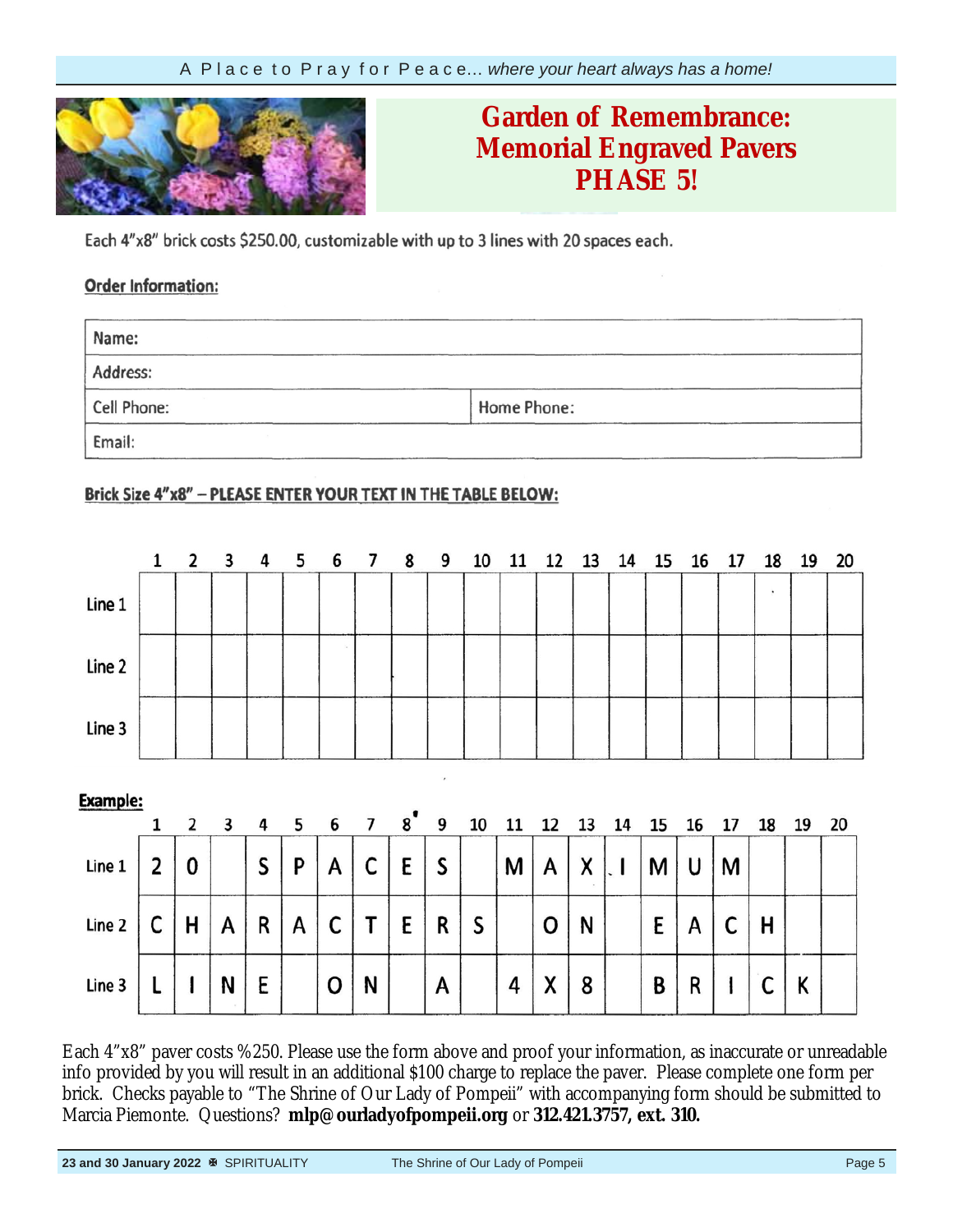

## **Has your Contact Information (Address, Email, Phone) Changed?**

Please let us know! **312.421.3757**  or **cgrant@ourladyofpompeii.org**.

## **JOIN UP at the SHRINE Shrine Auxiliary Meeting, February 6 10:00 a.m.**

We look forward to seeing our **Beloved Regulars** & welcoming **New Men & Women**  who would like to check us out!



# **SHOPPING…**

Perhaps **you shop via Amazon…** did you know you can **support the Shrine**  as an Amazon Smile Charity at **no cost to you?** 

**Use Link below to participate,** share with family, friends and coworkers. We can benefit thru your purchases **24/7/365!**

https://smile.amazon.com/ch/36-2170896



**Feeding God's "Holy Family" Sundays: February 13 & March 13 Here are just a few ideas...** 

*(Please check food expiration dates)* 

## **SHOPPING LIST**

Low sugar cereal, regular cereal, Low salt & regular canned vegetables, Canned soup, Crackers (Saltines, wheat, etc), Rice, Pasta, Pasta sauce, Canned tomatoes, Canned tomato paste, Canned fruit, Boxed instant potatoes, Macaroni & Cheese, Canned Chicken, Turkey, Tuna, Juice (small cans or individual boxes), Chocolate, Hard candy (sugar free & reg),

Oatmeal (instant & regular), Pudding, Apple Sauce, Chunky or Creamy peanut butter, Fruit Cocktail, Jello, cookies, trail mix, chips, nuts, or granola bars.

**Thank You!**



# Shrine Logistics:

**DAILY MASS:** around the corner at **Our Lady of the Holy Family**, 1335 W. Harrison St., Chicago. 312.243.7400.

**OLHFParish@archchicago.org** for weekly schedule and updates.

**DAILY MASS & CONFESSION TIMES: St. John Paul II Newman Center at UIC,** 700 S. Morgan Street, Chicago, 312.226.1880. **Mass Times:** Su 11 a.m; M - F: 12:05 p.m.; **Confessions:** By Appointment: **JP2NEWMAN@GMAIL.COM**

**WASHROOMS** next door, downstairs in Shrine Hall.

**PLEASE REMEMBER The Shrine of Our Lady of Pompeii**  in your **will**. Contact **Mary Beth Howard 312.421.3757, ext. 319** or mbhoward@ourladyofpompeii.org. **Thank you!**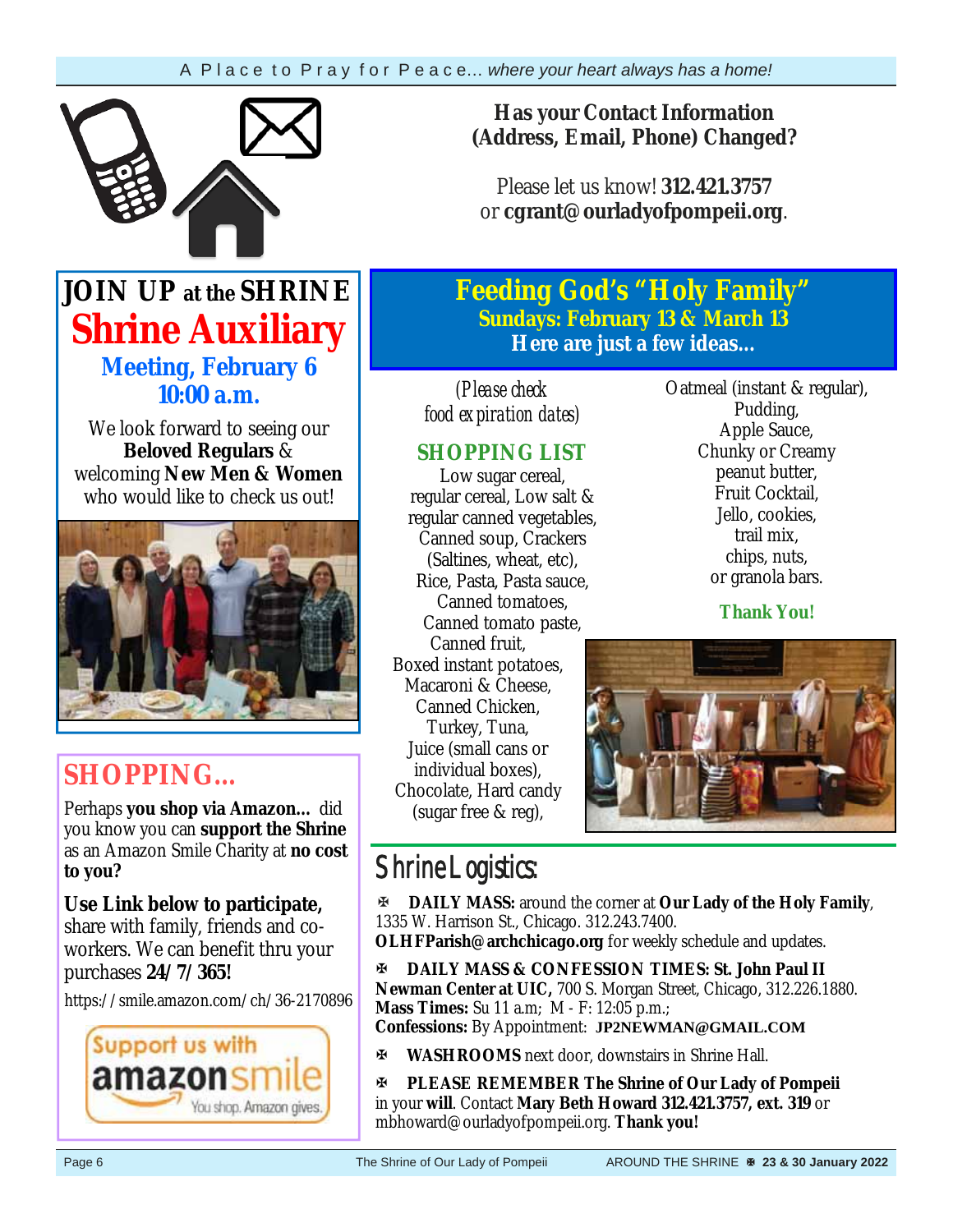# **Shrine Directory** Schedule of Services,

### **Weekday Masses:**

 6:00 p.m. **Wednesday evenings** 7:30 a.m. **Saturday mornings**

**Sunday Eucharistic Liturgies:** 8:30 a.m. & 11 a.m.

**Padre Pio Prayer Cenacle** 6 p.m. **1st & 3rd Wed.** of month

**Anointing of the Sick:**  temporarily suspended due to Covid.

**Shrine Auxiliary: shrineauxiliary@gmail.com** 

## Shrine Staff:

**Rev. Richard N. Fragomeni**, **PhD**  Rector ext. 317

**Mary Beth Howard** Business Manager ext. 319 mbhoward@ourladyofpompeii.org

**Marcia Piemonte** ext. 310 Director of Development/Special Events mlp@ourladyofpompeii.org **Programs and Groups**

**OLP Alumni & Friends:**  Join us!! **gracedv@aol.com Volunteers always welcome** at the Shrine, call **312.421.3757.**  Join us!!

**Shrine LITURGICAL MINISTRY VOLUNTEER** Forms are located on tables at the back of the church.



**Director of Pilgrimage Ministry** ext. 312

#### **Colleen Grant**

Communications Coordinator ext. 306 cgrant@ourladyofpompeii.org

**J. Carl Wachsmann, M.A.** ext. 315 Pastoral Associate carl@ourladyofpompeii.org

**Archives/Sacramental Records** ext. 303 records@ourladyofpompeii.org

## Schedule of Presiders through Sunday, February 6, 2022:

| 6:00 p.m.<br>❖<br>$7:30$ a.m.<br>❖<br>8:30 & 11:00 a.m.<br>❖<br>❖<br>6:00 p.m.<br>$7:30$ a.m.<br>❖<br>$\div$ 8:30 & 11:00 a.m. | Wednesday, January 26:<br>Saturday, January 29:<br>Sunday, January 30:<br>Wednesday, February 2:<br>Saturday, February 5:<br>Sunday, February 6: | Fragomeni<br>Fragomeni<br>Pizzo<br>Fragomeni<br>Fragomeni<br>Halstead    | Mo<br>Tu<br>tian<br>$W_6$<br>Th<br>Fri<br>Sat |
|--------------------------------------------------------------------------------------------------------------------------------|--------------------------------------------------------------------------------------------------------------------------------------------------|--------------------------------------------------------------------------|-----------------------------------------------|
| Executive/Financial<br>Council:                                                                                                | John Calfa<br>Velda Davino<br>Tracey Di Buono<br>Lissa Druss, Cav. OSRI<br>Mario Leggero                                                         | Andrew Lisowski<br>Tomasina Perry<br><b>Brian Roman</b><br>Dave Van Camp | W<br>M<br>Tu<br>Wε                            |
| <b>Commissions:</b><br><b>Engagement:</b><br>Cindy Conrath<br>Daniel Conrath                                                   | Lissa E. Druss, Cav. OSRI<br>Marcia Piemonte<br>Jaclyn Puccini<br>Jim Puccini<br>Joyce Puccini                                                   | Liturgical:<br>Dan Overstreet<br>Josephine Rizzo<br>Carl Wachsmann       | Th<br>Fri<br>Sat                              |

# Stewardship Report

#### **FINANCIAL REPORT FISCAL YEAR (2021-2022)**

### **YTD January 16, 2022**

Operating Collection Budgeted \$ 102,000 Operating Collection Received \$ 103,377\* YTD Difference  $\qquad \qquad$  \$ 1,377

 **Source of Support**  Masses \$ 73,112 Give Central \$ 30,265

**To donate your Sunday offering Online, go to www.GiveCentral.org, Shrine of Our Lady of Pompeii or** 

#### **TEXT "SUNDAY" TO 312.553.0753 FOR ELECTRONIC GIVING**

**Thank you** for your thoughtful generosity & ALL you do to keep us going! \_\_\_\_\_\_\_\_\_\_\_\_\_\_\_\_\_\_\_\_\_\_\_\_\_\_\_\_\_\_

#### **The Shrine** is **not subsidized** by the **Archdiocese of Chicago** and **relies solely on your continued generosity.**

We know that you cannot always worship with us. Your *Sunday Giving* underwrites every annual operating expense and we appreciate your kindness in this regard.

## **SAINTS & SPECIAL OBSERVANCES**

## **Week of January 23:**

| Monday:         | St. Francis de Sales             |  |  |  |  |  |
|-----------------|----------------------------------|--|--|--|--|--|
| Tuesday         | Week of Prayer for Chris-        |  |  |  |  |  |
| tian Unity Ends |                                  |  |  |  |  |  |
|                 | Wednesday: Ss. Timothy and Titus |  |  |  |  |  |
| Thursday:       | St. Angela Merici                |  |  |  |  |  |
| Friday:         | St. Thomas Aquinas               |  |  |  |  |  |
| Saturday:       | <b>Blessed Virgin Mary</b>       |  |  |  |  |  |

## **Week of January 30:**

| Monday:    | St. John Bosco             |
|------------|----------------------------|
| Tuesday:   | Lunar New Year 4720        |
| Wednesday: | The Presentation of the    |
|            | Lord;                      |
| Thursday:  | St. Blaise; St. Ansgar;    |
|            | <b>Blessing of Throats</b> |
| Friday:    | <b>First Friday</b>        |
| Saturday:  | St. Agatha;                |
|            | <b>First Saturday</b>      |
|            |                            |